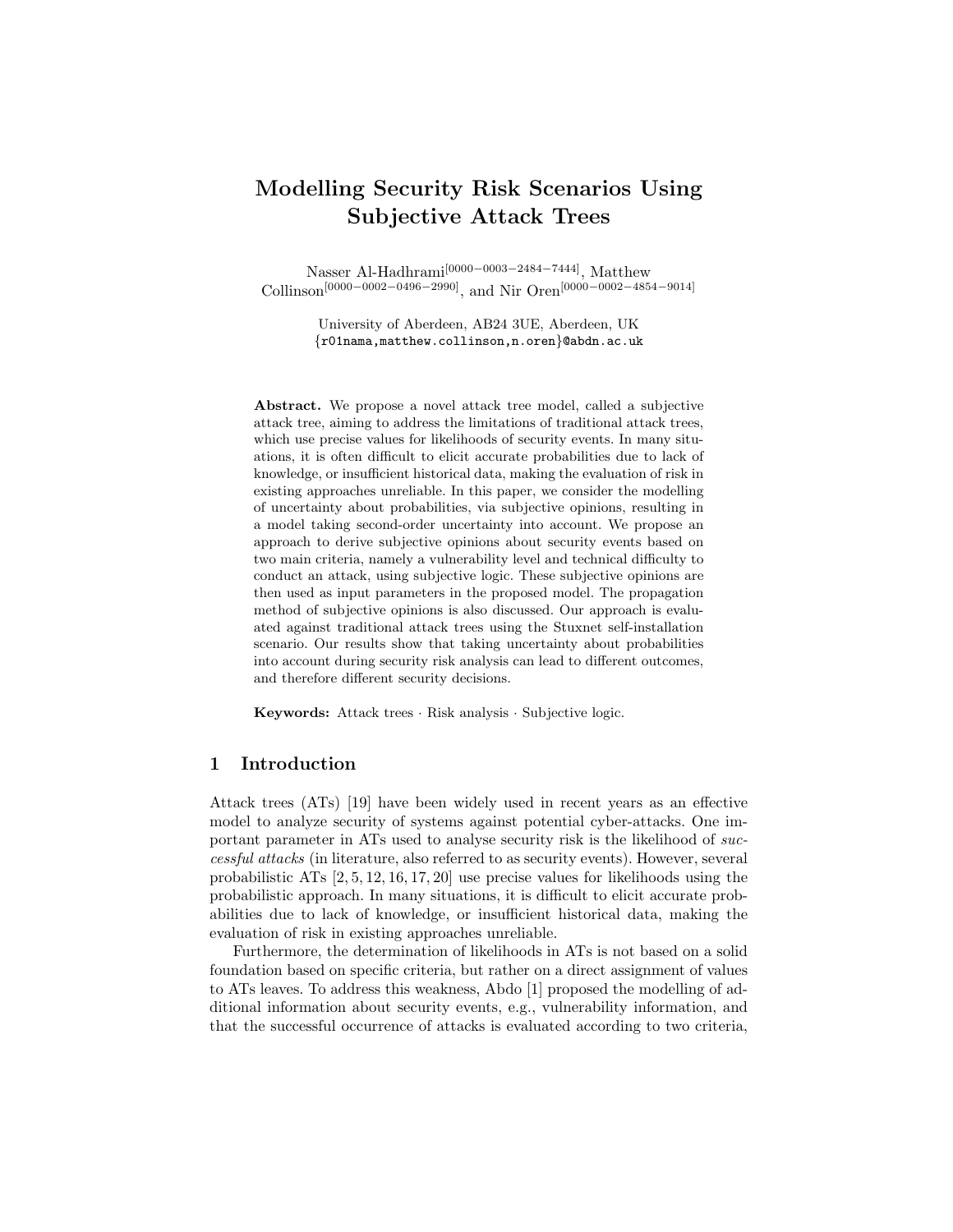namely a vulnerability level (i.e., how easy or hard is to exploit a vulnerability) and technical difficulty to conduct an attack, described by two qualitative scales (see Fig 1) as follows: easy  $(E)$ , medium  $(M)$ , and hard  $(H)$ , for the vulnerability level, and trivial (T), moderate (M), difficult (D), and very difficult (VD), for the technical difficulty (a detailed description of these two scales can be found in [1]). The final output, representing likelihoods of security input events, is then obtained from combining the qualitative expressions of the two criteria in a form of a matrix as depicted in Fig 1. The work, however, has two major problems. First, it provides only a qualitative evaluation of ATs, and is therefore not suitable for effective decision-making that requires numerical values to make sound decisions. Second, the determination of a vulnerability level and technical difficulty of an attack in a precise manner is often difficult. With continuous emergence of new vulnerabilities— the so called zero-day vulnerabilities— security analysts might be unable to give precise evaluations about their risk levels. In addition, attackers nowadays may have the skills that enable them to conduct cyber-attacks successfully (or discover new attack strategies) even in presence of protected devices and networks with various security technologies. Therefore, it's difficult to precisely evaluate the level of technical difficulty to conduct an attack. Based on such reasons, it is essential to find a way that allows for the modelling of *uncertainty* about the *values* (i.e., the levels) of the two criteria.

In this paper, we address the current limitations of ATs by allowing for uncertainty modelling about likelihoods, via subjective opinions. In Subjective Logic [9], a subjective opinion represents the probability distribution of a random variable complemented by an uncertainty degree about the distribution. Our approach results in a model taking second-order uncertainty, i.e., uncertainty about probabilities, into account. We refer to such an AT model as a Subjective Attack Tree, abbreviated SAT. We use the evaluation matrix in Fig 1 as one possible way to derive subjective opinions about security events in absence of knowledge or evidence about the evaluation of the two criteria of a vulnerability level and technical difficulty of an attack. Hence, the SAT model (the abstract model in Section 3 and propagation method in Section 5) can be used independently from the evaluation methodology we propose in Section 4 if security analysts prefer to directly assign opinions to the leaves, or if they wish to consider different evaluation methodologies. In comparison to ATs, the SAT model adds a bit more complexity in that it allows also to propagate uncertainty values so that uncertainty about likelihoods of the top events (i.e., root nodes) is also computed.

Explicitly modelling uncertainty degrees about the input parameters in ATs is important as this may lead to different outcomes, e.g., different attack paths prioritization, different enforced sets of countermeasures, different decisions. Apart from such importance, explicitly taking uncertainty about probabilities into account offers a more flexible approach to decision-making process based on factors such as organisations' financial capabilities (budget), risk attitudes, etc. Suppose for example a security analyst is completely uncertain about whether an attacker can successfully conduct an attack. In contrast to guessing single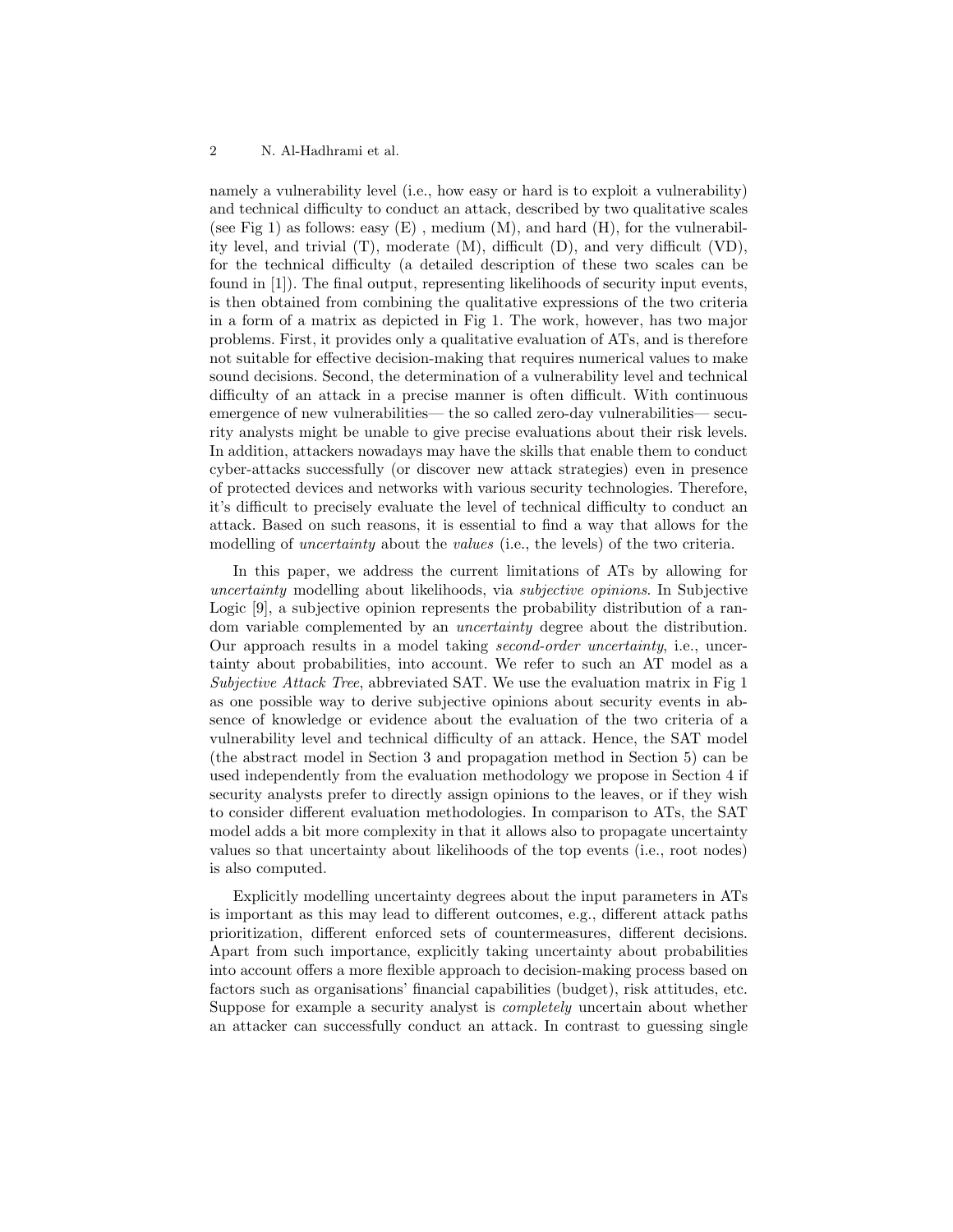probabilities (in absence of knowledge/evidence), our approach allows, for instance, risk-averse security managers to consider the worst-case scenario (pessimistic view) and make decisions so as to protect the system. Others who are risk-seeking, especially those with limited budget, may consider the best-case scenario (optimistic view), and therefore will not need to spend more to protect systems. Decision-making in traditional probabilistic approach leads always to applying strict single decisions under all circumstances.

This work makes the following major contributions. (1) we develop a new model of ATs, called SAT, that takes second-order uncertainty into account. (2) we propose a methodology to derive opinions about security events based on the two criteria discussed in [1] using Subjective Logic. (3) we conduct an experimental evaluation that compares our approach with traditional ATs, demonstrating that the results differ and would lead to different decisions being made.

The rest of the paper is organised as follows. In Section 2, we give an overview of attack trees and discuss some related work. In Section 3, we give an overview of Subjective Logic. In Section 4, we discuss our SAT model, followed by an approach, in Section 5, to evaluate likelihoods of security events using Subjective Logic. In Section 6, we discuss the propagation method of subjective opinions in SATs. In Section 7, we evaluate our approach against traditional ATs, using the Stuxnet attack tree example. Finally, in Section 8, we conclude the paper, discussing prospects for future work.

| Likelihood<br>levels |   | <b>Technical difficulty of an attack</b> |   |   |    |  |  |  |  |
|----------------------|---|------------------------------------------|---|---|----|--|--|--|--|
|                      |   |                                          | М |   | VΠ |  |  |  |  |
|                      | F |                                          |   | 3 |    |  |  |  |  |
| Exploitability       | M |                                          | ર | 2 |    |  |  |  |  |
|                      |   |                                          |   |   |    |  |  |  |  |

Fig. 1: The evaluation matrix of security events as proposed in [1].

# 2 Attack Trees and Related Work

An attack tree (AT) was first introduced in 1999 by Schneier [19] as a tool to analyse and evaluate all possible attack scenarios against complex systems in a structured, hierarchical way. The general idea of ATs is to identify one or more attack goals against a system and then break down each goal into sub-goals (or sub-attacks), which in turn can be further broken down into other sub-goals, until reaching a state where sub-attacks cannot be further refined. These final sub-attacks, representing the leaves of an AT, are the basic security events (or action) an attacker can perform, by exploiting existing vulnerabilities, to achieve their overall goal, i.e., the root node of an AT. A refinement from the root node to the leaves can be either conjunctive (via AND node) or disjunctive (via OR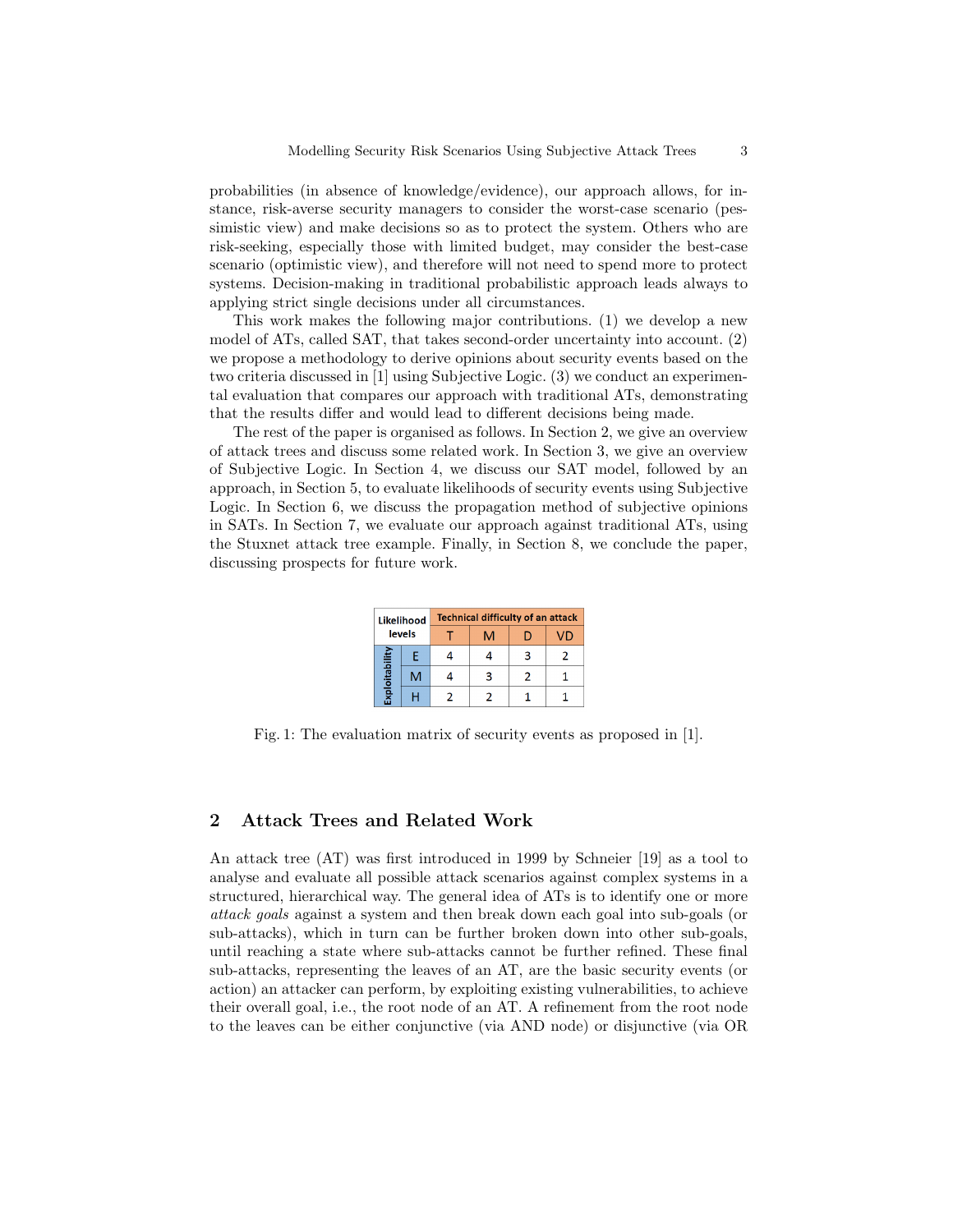node). With AND node, all children nodes must be satisfied to complete an attack, while with OR node, at least one of the children nodes has to be satisfied.

The values of nodes in a tree can be of different forms, depending on the security attributes or properties need to be analysed. Such values may represent the probability of success of a given attack, the likelihood that an attacker will try a given attack, the impact of an attack, and so on. Earlier works in this field considered attack trees using only one estimated parameter, such as attack probability, cost or feasibility of the attack, skill level required, etc. [13, 14, 19]. Opel [15] considered multi-parameter attack trees (attack trees that study several security attributes of interest), but the actual tree computations in their model still use only one input parameter at a time.

An advanced step towards better understanding the attacker's motivation was made in [3]. The authors considered a multi-parameter attack tree where security properties of interest need to be analysed represent, for examples, gain of the attacker, probability of success, probability of getting caught, and expected penalties.

The above models of ATs have a significant drawback when they come to practical application. The input parameters considered to be precise point estimates based on the probabilistic approach. In [10], the authors addressed this point by suggesting the use of interval values to estimate the input parameters rather than single values. Their approach was basically intended to handle the estimation problem in the multi-parameter AT approach of [3]. While interval values may be a useful method to model the uncertainty about some input parameters, e.g., cost, expected penalties, they are still incapable to model ignorance of or complete uncertainty about likelihoods evaluations of attacks. In addition, specifying lower and upper bounds do not resolve the issue on how these values were precisely determined.

A fuzzy logic approach was employed to model uncertainty in ATs [4]. The approach is based on defining a set of qualitative expressions of likelihoods (e.g., very low, low, high) that describe various levels of likelihoods, and then uses fuzzy numbers to represents experts' judgments on them. The fuzzy logic approach is suitable for applications that involve fuzzy sets, and when there is some difficulty in determining the exact set that a given value should belong to. However, the approach does not model well situations when there is, for instance, a complete uncertainty about the evaluations.

A Bayesian network approach for ATs is explored in [8]. The authors proposed a methodology that translates ATs into Bayesian Networks. The proposed approach can deal with different ATs extensions, and allows the quantitative evaluation of combined attacks modelled as a set of ATs. The Bayesian network approach considers the conditional relations between the nodes, and does not say anything about the values of the leaves (i.e., it employs also the probabilistic approach to assign precise values to the security events).

Our approach differs from all above in that it runs under second-order uncertainty (i.e., uncertainty about probability values) using subjective logic. This allows to better model situations when there is high (or even complete) uncer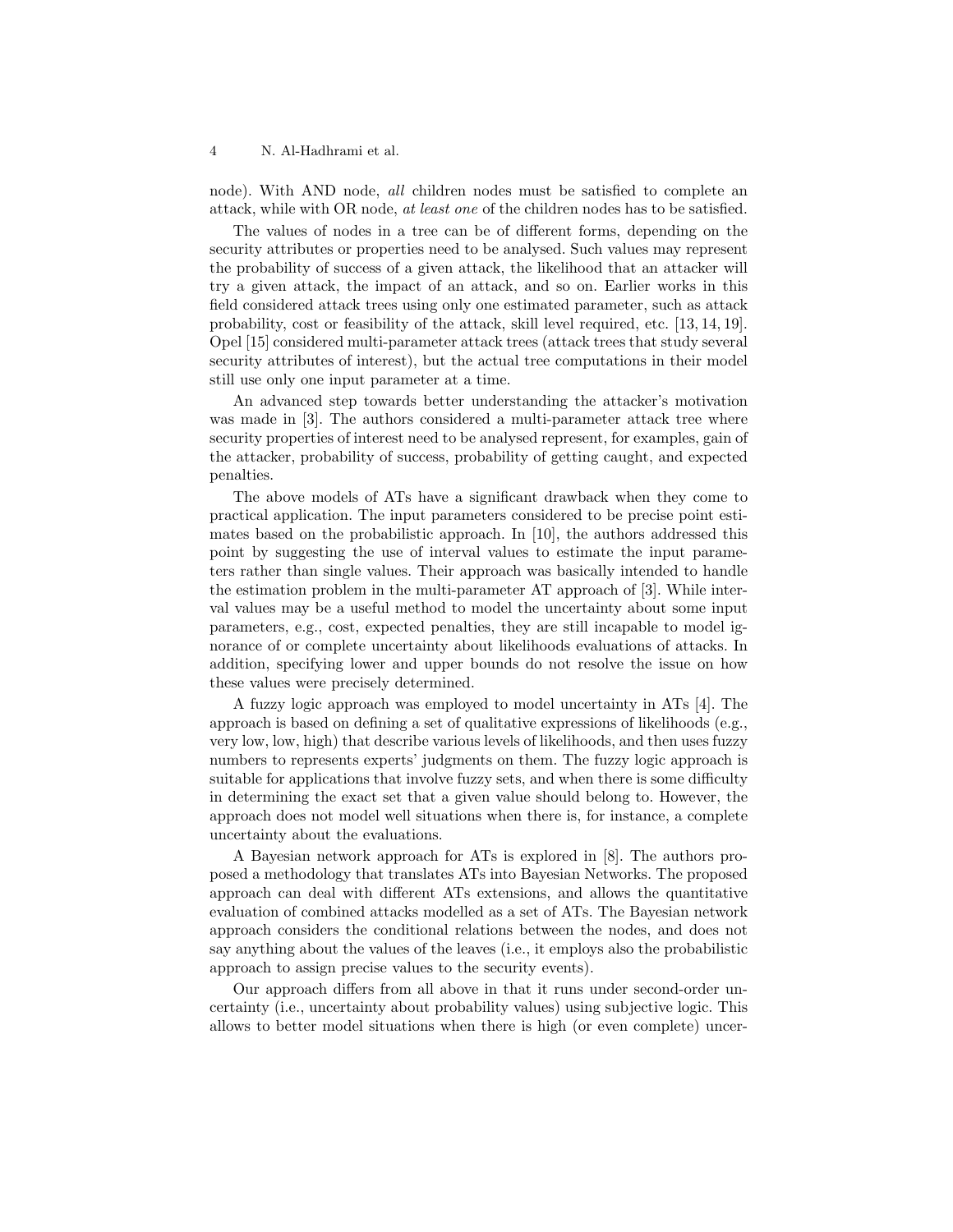tainty about exact values. Furthermore, subjective logic offers a methodology that easily allows to establish opinions from verbal categories because people often find it difficult to express opinions as numerical values— qualitative verbal categories are intuitively easier [9].

# 3 Subjective Logic

Subjective logic [9] is a formalism for reasoning under uncertainty that extends probabilistic logic by allowing also for uncertainty degrees to be expressed about probability values. While the idea of probabilistic logic is to combine the strengths of probability calculus and logic, the idea of Subjective Logic is to model uncertainty about the probabilities themselves, making itself a useful tool to reason with argument models in presence of uncertain or incomplete evidence.

Subjective Logic is based on Dempster-Shafer (also called evidence) theory [7], and thus operates on a *frame of discernment*, denoted by  $\Theta$ , representing the set of possible system states, referred to as atomic, or primitive, system states, only one of which represents the actual system state.

In many scenarios, it is often difficult to determine the actual system state, and it thus makes sense to define non-atomic (or non-primitive) states, consisting of the union of a number of primitive states. The powerset of  $\Theta$ , denoted by  $2^{\Theta}$ , consists of all possible unions of primitive states. A non-primitive state may contain other states within it. These are referred to as substates of the state.

Definition 1. (Belief Mass Assignment) Given a frame of discernment Θ, we can associate a belief mass assignment  $m_{\Theta}(x)$  with each substate  $x \in 2^{\Theta}$  such that  $m_{\Theta}(x) \geq 0$ ,  $m_{\Theta}(\emptyset) = 0$ , and  $\sum_{x \in 2^{\Theta}} m_{\Theta}(x) = 1$ . For a substate x,  $m_{\Theta}(x)$ is its belief mass.

Subjective logic operates on a 3-dimensional metric called opinion. Three classes (types) of opinions are defined, namely binomial opinions, multinomial opinions, and hyper opinions. In this paper, we deal only with binomial opinions.

**Definition 2.** (Binomial opinion) Let  $X = \{x, \bar{x}\}\$ be a state space containing x and its complement  $\bar{x}$ . A binomial opinion about the truth of state x is the tuple  $\omega_x = \langle b_x, d_x, u_x, a_x \rangle$ , where  $b_x$  is the belief mass in support of x being true,  $d_x$  is the belief mass in support of x being false,  $u_x$  is the amount of uncommitted belief mass, and  $a_x$  is the a priori probability, also called the base rate, in the absence of committed belief mass. Further, these components must satisfy  $b_x+d_x+u_x = 1$ and  $b_x, d_x, u_x, a_x \in [0, 1].$ 

A subjective opinion with  $u_x = 0$  is called a *dogmatic opinion*, and corresponds to the classic probability distribution. A dogmatic belief for which  $b_x(x) = 1$ , for some  $x \in \mathbb{X}$ , is called an *absolute opinion*. An opinion with  $u_x = 1$ is called a *vacuous opinion*. For a given binomial opinion  $\omega_X$ , the corresponding projected probability distribution  $P(x) : x \to [0,1]$  is determined as

$$
\mathbf{P}(x) = b_x + a_x \cdot u_x \tag{1}
$$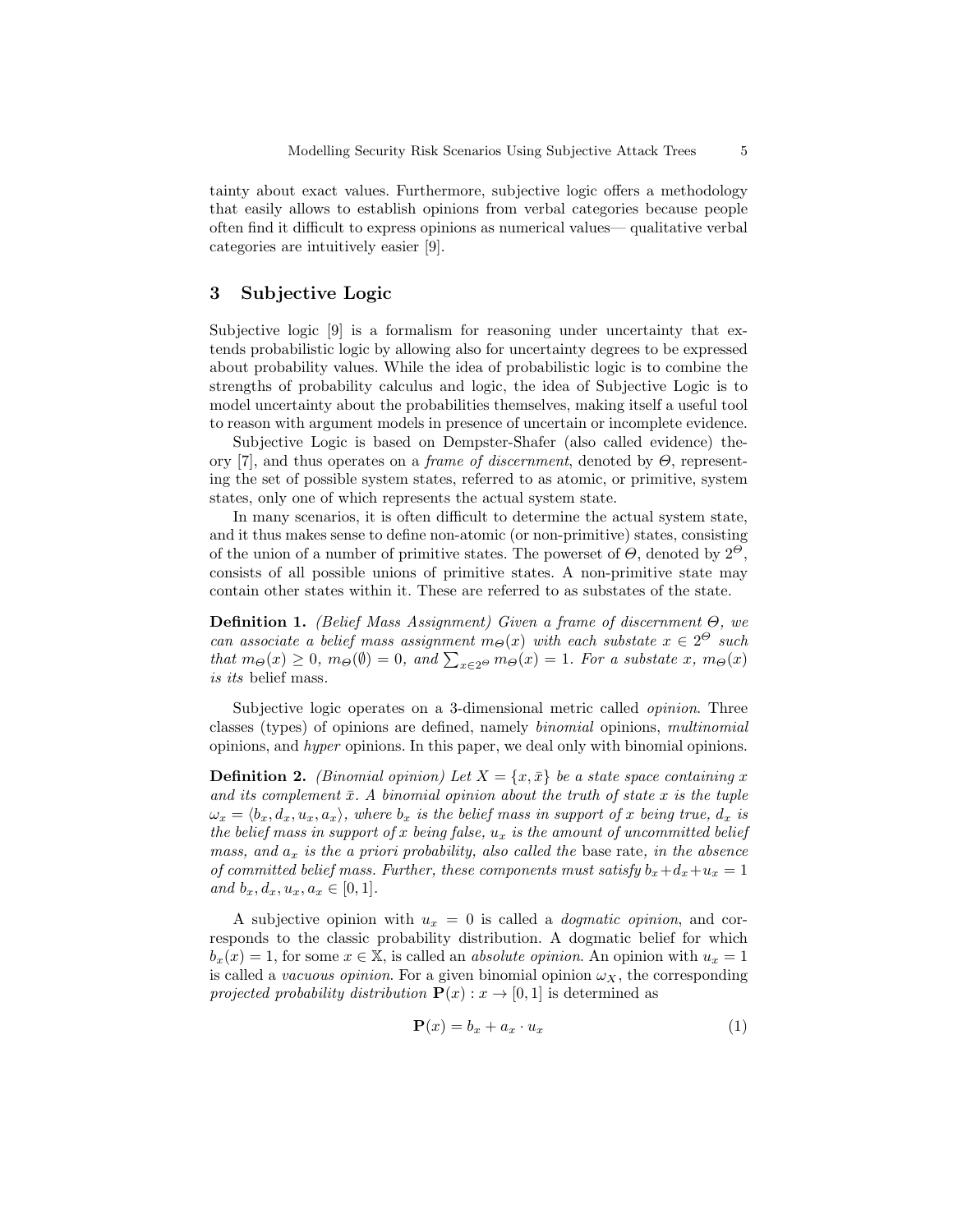where  $P(x)$  represents the probability estimation of x which varies from the base rate value, in the case of complete ignorance  $(u_x = 1)$ , to the actual probability in case that  $u_x = 0$ .

Subjective Logic provides a standard set of logical operators. In this paper we need to deal with only three operators. These are the conjunction (also called multiplication), disjunction (also called co-multiplication), and addition operators.

**Definition 3.** (Conjunction Operator) Given two opinions  $\omega_x = \langle b_x, d_x, u_x, a_x \rangle$ and  $\omega_y = \langle b_y, d_y, u_y, a_y \rangle$  where x and y belong to independent frames of discernment, we compute the conjunction of the two opinions,  $\omega_{x\wedge y}$ , as

,

$$
b_{x \wedge y} = b_x b_y + \frac{(1 - a_x) a_y b_x u_y + a_x (1 - a_y) u_x b_y}{1 - a_x a_y}
$$
  
\n
$$
d_{x \wedge y} = d_x + d_y - d_x d_y,
$$
  
\n
$$
u_{x \wedge y} = u_x u_y + \frac{(1 - a_y) b_x u_y + (1 - a_x) u_x b_y}{1 - a_x a_y},
$$
  
\n
$$
a_{x \wedge y} = a_x a_y.
$$

By using the symbol  $(\cdot)$  to denote this operator, multiplication of opinions can be written as  $\omega_{x \wedge y} = \omega_x \cdot \omega_y$ .

**Definition 4.** (Disjunction Operator) Given two opinions  $\omega_x = \langle b_x, d_x, u_x, a_x \rangle$ and  $\omega_y = \langle b_y, d_y, u_y, a_y \rangle$  where x and y belong to independent frames of discernment, we compute the disjunction of the two opinions,  $\omega_{x\vee y}$ , as

$$
b_{x\vee y} = b_x + b_y - b_x b_y,
$$
  
\n
$$
d_{x\vee y} = d_x d_y + \frac{a_x (1 - a_y) d_x u_y + (1 - a_x) a_y u_x d_y}{a_x + a_y - a_x a_y},
$$
  
\n
$$
u_{x\vee y} = u_x u_y + \frac{a_y d_x u_y + a_x u_x d_y}{a_x + a_y - a_x a_y},
$$
  
\n
$$
a_{x\vee y} = a_x + a_y - a_x a_y.
$$

By using the symbol  $(\sqcup)$  to denote this operator, co-multiplication of opinions can be written as  $\omega_{x\vee y} = \omega_x \sqcup \omega_y$ .

**Definition 5.** (Addition Operator) Given two opinions  $\omega_x = \langle b_x, d_x, u_x, a_x \rangle$  and  $\omega_y = \langle b_y, d_y, u_y, a_y \rangle$  where x and y be two disjoint subsets of the same frame X, i.e.,  $x \cap y = \emptyset$ , we compute the addition of the two opinions,  $\omega_{x \cap y}$ , as

$$
b_{x \cap y} = b_x + b_y,
$$
  
\n
$$
d_{x \cap y} = \frac{a_x (d_x - b_y) + a_y (d_y - b_x)}{a_x + a_y},
$$
  
\n
$$
u_{x \cap y} = \frac{a_x u_x + a_y u_y}{a_x + a_y},
$$
  
\n
$$
a_{x \cap y} = a_x + a_y.
$$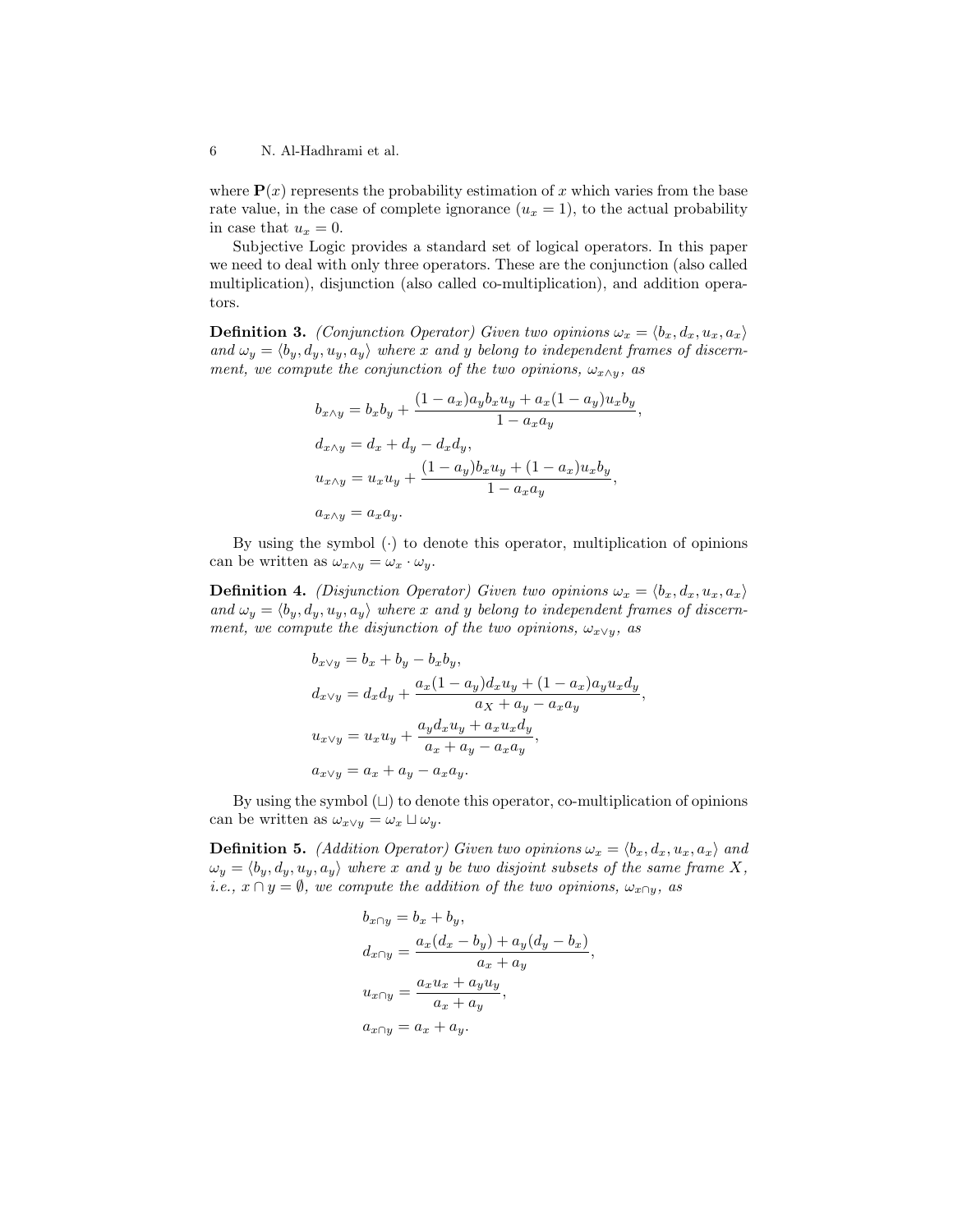By using the symbol  $(+)$  to denote this operator, addition of opinions can be written as  $\omega_{x\cap y} = \omega_x + \omega_y$ .

# 4 Subjective Attack Trees

In this section, we discuss our approach to model security risk scenarios under second-order uncertainty, using Subjective Attack Trees (SATs).

In SATs, the tree structure is not different from the one in traditional ATs in that it also allows for the decomposition of the main goal of an attacker into sub-goals either conjunctively or disjunctively, except that the input parameters represent subjective opinions rather than probabilities.

Fig 2 shows an example SAT with three possible paths (ways) an attacker can choose to achieve their main goal (MG). These paths begin by the execution of the following security events:  $(SE_1 \text{ and } SE_2)$ ,  $SE_3$ , and  $(SE_4 \text{ and } SE_5)$ . Taking the first path with security events  $SE_1$  and  $SE_2$  as an example, the subjective opinions on them, respectively, are denoted by  $\omega_{SE_1}$  and  $\omega_{SE_2}$ . The subjective opinion on sub-goal 1  $(\omega_{SG_1})$  is computed from the *conjunction* of  $\omega_{SE_1}$  and  $\omega_{SE_2}$ , and the subjective opinion on the main goal  $(\omega_{MG})$  is computed from the *disjunction* of  $\omega_{SG_1}$  and  $\omega_{SG_2}$ . The subjective opinion on MG represents the belief that an attacker can successfully achieve their main goal, the disbelief that an attacker can successfully achieve their main goal, and the uncertainty degree about the distribution of these belief and disbelief values.



Fig. 2: A Subjective Attack Tree (SAT) model uses subjective opinions as input parameters to capture uncertainty degrees about the events' likelihoods. Here,  $\omega_i$  is a subjective opinion capturing aspects of the likelihood of event *i*.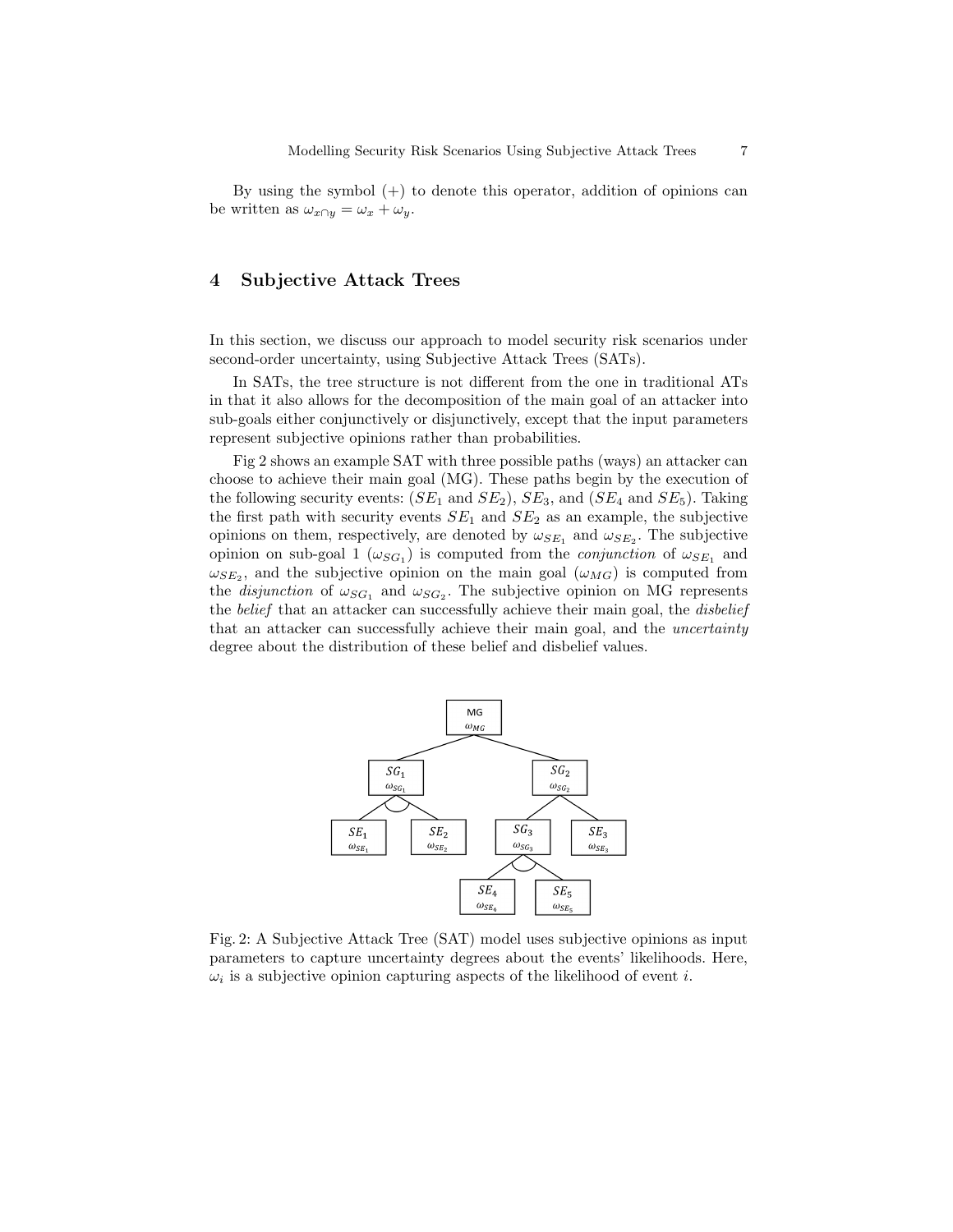# 5 Security Events Evaluation using Subjective Logic

In this section, we propose an approach to derive subjective opinions about security events, using the evaluation and two criteria proposed in [1]. In our approach, uncertainty about likelihoods of security events (as discussed in the introduction) is due to uncertainty about the evaluation of the two criteria. We first need to consider quantitative values describing likelihood levels from combining technical difficulty levels with the vulnerability levels. An example of mapping qualitative scales into corresponding quantitative values is shown in Table 1.

Table 1: Corresponding quantitative values to likelihood qualitative scales.

| Rating         | Qualitative scales | Quantitative values | Description                |
|----------------|--------------------|---------------------|----------------------------|
|                | very low           | $[0.1 - 0.2]$       | highly unlikely to occur   |
| $\overline{2}$ | $\log$             | $[0.2 - 0.4]$       | will most likely not occur |
| 3              | moderate           | $[0.4 - 0.6]$       | possible to occur          |
| 4              | high               | $[0.6 - 0.8]$       | likely to occur            |
| 5              | very high          | $[0.8 - 1.0]$       | highly likely to occur     |

## 5.1 The Two Criteria Evaluation

We mentioned in the introduction that it is often difficult to precisely determine the level of a vulnerability or technical difficulty of an attack. We propose a novel way to model uncertainty about the evaluation of these two criteria, allowing one to derive subjective opinions about security events, used then as input parameters in SATs.

Since each criterion specifies a number of categories (i.e., levels), where only one category represents the truth value in a given case, these categories thus represent the state space of a given criterion, and accordingly, the two criteria can be thought of as two frames of discernment. The state space of a vulnerability level is  $VL = \{e, m, h\}$ , and the state space of the technical difficulty is  $TD = \{t, m, d, vd\}$ . In our approach, security analysts need to assign values from the interval  $[0, 1]$  to each category, denoting their *degrees of belief* that each category represents the truth value. In addition, they complement these degrees by an uncertainty mass, provided that the sum of all the beliefs and uncertainty mass must equal to one. Furthermore, they assign a base rate to each category, as prior probability in absence of evidence, where the sum of the base rates must equal to one. Unless specified otherwise, we assume a uniform distribution for the base rates— the base rate of each category in the vulnerability level's frame of discernment is given as  $1/3 \approx 0.33$ , and as  $1/4 \approx 0.25$ ) in the technical difficulty's frame of discernment. Fig 3 shows three examples of belief assignments in a vulnerability level's frame of discernment given different uncertainty masses about beliefs distribution.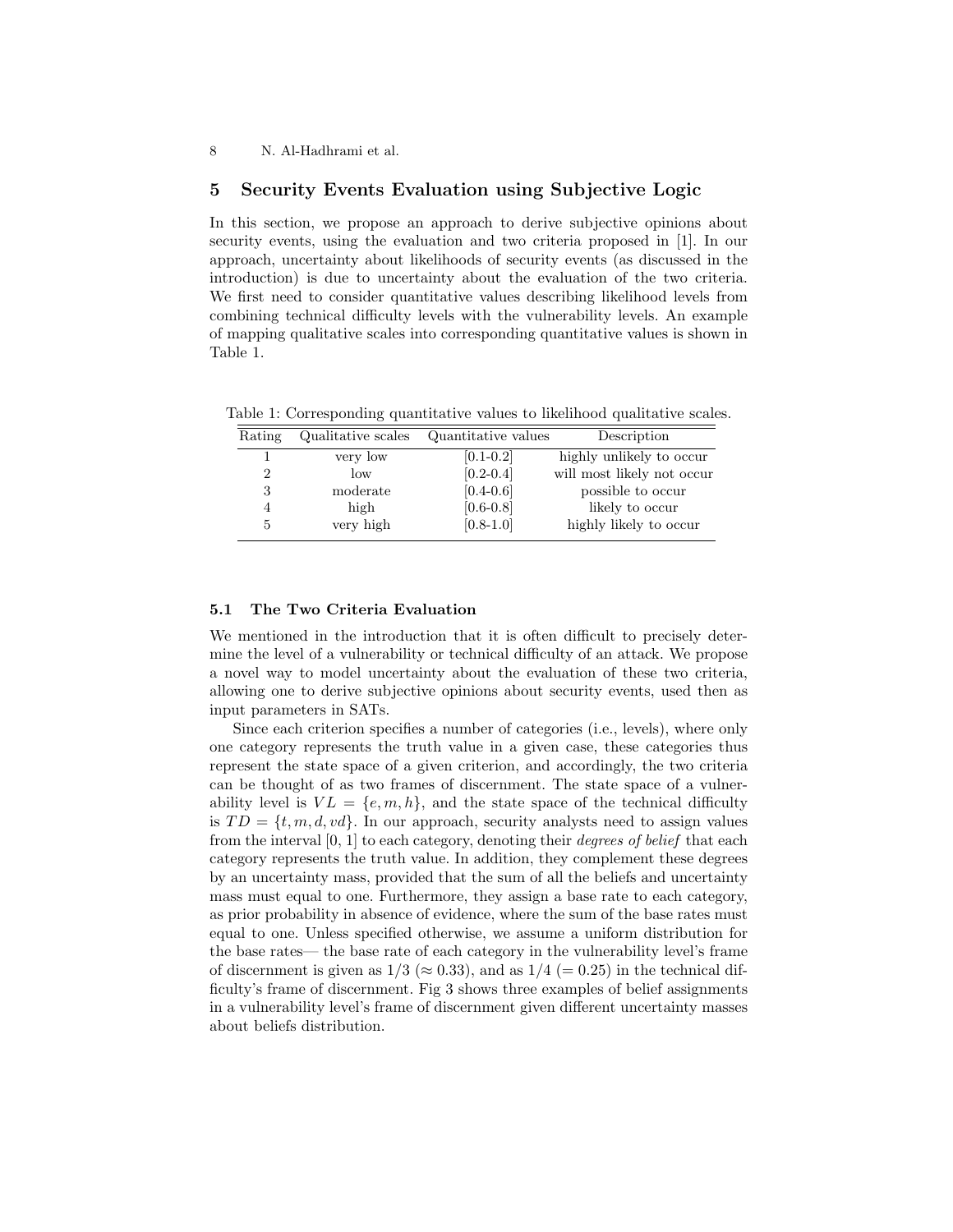| $b_e$ $b_m$ $b_h$ $u_{VL}$ |  |
|----------------------------|--|
|                            |  |
|                            |  |

Fig. 3: Examples of belief assignments in a vulnerability level's frame of discernment: (a) the vulnerability level is 'high' with 100% confidence (i.e., 0 uncertainty), (b) the vulnerability level is 'high' with 0.2 uncertainty, and (c) complete uncertainty about the vulnerability level.  $u_{VL}$  stands for the uncertainty mass in the frame of discernment.

## 5.2 Evaluation Rules for Security Events

Because of uncertainty about the values of the two criteria, computing final opinions about security events directly using an evaluation matrix such as of Fig 1 is too complex. This requires to do multiplication of each likelihood level with the values of the corresponding combination of a Vulnerability level and technical difficulty, meaning that we need to perform twelve calculations. To facilitate the computation of subjective opinions, we propose a simple specification that translates the matrix in Fig 1 into a form of rules, calling them evaluation rules. The specification compacts the matrix information using a simple syntax such as

$$
(VL = value_{VL}) \land (TD = value_{TD}) \Rightarrow^{W} SE,
$$
\n
$$
(2)
$$

where  $VL = value_{VL}$  denotes the level of a vulnerability,  $TD = value_{TD}$  denotes the technical difficulty of an attack, SE denotes security events for evaluation, and  $\wedge$  is the conjunction symbol (i.e., AND).  $VL = value_{VL}$  and  $AD = value_{TD}$ are called the antecedents of the rule, while SE is the consequent. Further, the rule is given some form of weight, represented by  $W$  above the implication symbol  $\Rightarrow$ , denoting the likelihood level of SE occurrence given the values of the antecedents. The rule's weight corresponds to a cell value in a matrix. For example, the evaluation of a security event given that the vulnerability level is easy  $E$  and technical difficulty is *difficult D* according to the matrix in Fig 1 can be formulated as (assuming that the quantitative value corresponding to rating 3 is 0.5):

$$
(VL = easy) \land (TD = difficult) \Rightarrow ^{0.5} SE
$$

When the same evaluation (i.e., the same unique likelihood level) is given for more than one combination, we use the *union* operator  $(\cup)$  as follows

$$
(VL = value_{VL} \land TD = value_{TD})_{comb_1}
$$
  

$$
\cup (VL = value_{VL} \land TD = value_{TD})_{comb_2}
$$
  

$$
\cup \cdots \cup (VL = value_{VL} \land TD = value_{TD})_{comb_n} \Rightarrow^W SE,
$$
  

$$
(3)
$$

where  $comb_1$  denotes the first combination of vulnerability level and technical difficulty,  $comb_2$  denotes the second combination, and so on, and  $comb_1 \neq$  $comb_2 \neq \ldots \neq comb_n$ .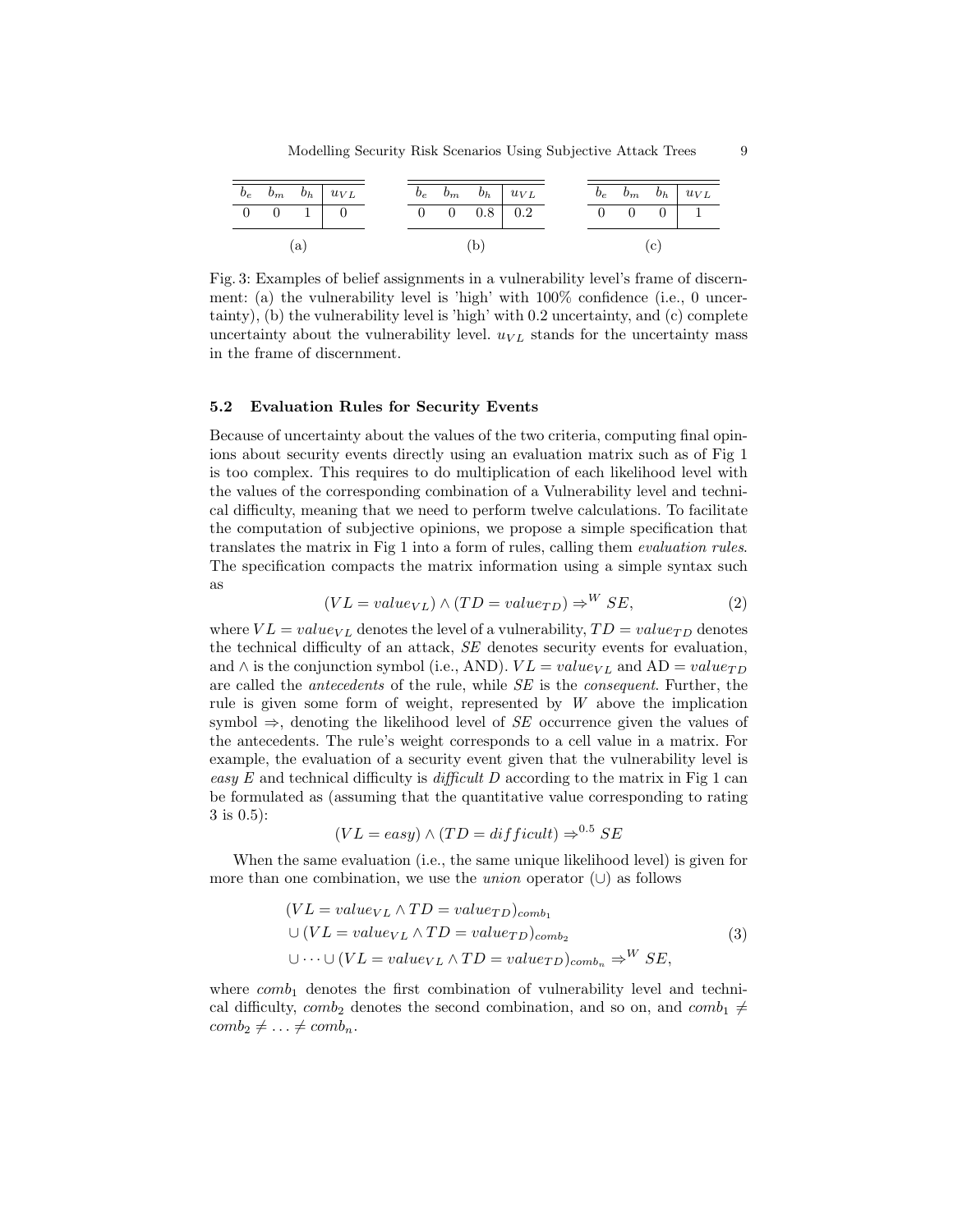This rule can be further simplified. We may use the relation symbols of  $\leq$ and  $\geq$  to express a group of consecutive cells whose combinations are less than or equal (or greater than or equal) a certain level of vulnerability, technical difficulty, or both of them (with the assumption that there is a total order on the values of the two criteria). For example, the combinations of (hard H, trivial T) and (hard H, moderate M) in Fig 1 can be expressed as  $(VL = hard) \wedge (TD \leq$ moderate).  $TD \leq moderate$  in this example means that the technical difficulty's values are moderate and trivial. Accordingly, the evaluation rule is written as (with 0.3 corresponds to rating 2):

$$
(VL \le medium) \land (TD \le moderate) \Rightarrow^{0.3} SE. \tag{4}
$$

As in Eq 3, the union symbol  $\cup$  can be also used to link antecedents that involve the relation symbols  $\leq$  and  $\geq$  in their expressions. For example, in Fig 1, since the rating 4 (0.7 in our quantitative example) is given for  $(VL \leq$ medium  $\wedge TD = trivial$  and for  $(VL = easy \wedge AD = moderate)$ , we formulate the evaluation's rule as

$$
(VL \le medium \land TD = trivial) \cup (VL = easy \land TD = moderate) \Rightarrow ^{0.7} SE.
$$

Based on the above discussion, we generalise Eq 2, Eq 3, and Eq 4 to obtain a more general form of security events evaluation as follows

$$
(VL \odot value_{VL} \land TD \odot value_{TD})_{comb_1}
$$
  

$$
\cup (VL \odot value_{VL} \land TD \odot value_{TD})_{comb_2}
$$
  

$$
\cup \cdots \cup (VL \odot value_{VL} \land TD \odot value_{TD})_{comb_n} \Rightarrow^W SE,
$$

$$
(5)
$$

where  $\odot$  is any relation symbol from the set  $\{=,\leq,\geq\}$ , comb<sub>1</sub> denotes the first combination of likelihood level and technical difficulty,  $comb_2$  denotes the second combination, and so on, and  $comb_1 \neq comb_2 \neq \ldots \neq comb_n$ .

#### 5.3 Computing Final Opinions about Security Events

We use the proposed evaluation rules to derive subjective opinions about security events. We first need to evaluate each single antecedent in a rule (e.g.,  $VL = hard$  and  $TD \ge difficult$ ) using the belief assignments in the frames of discernment of the two criteria . Next, we evaluate the combined antecedents in a rule (e.g.,  $(VL = easy \wedge TD \leq moderate) \cup (VL = medium \wedge TD = trivial))$ using the corresponding operators of  $\wedge$  and  $\cup$  in Subjective Logic. The symbol  $(\wedge)$  is used to link two antecedents of different types to express a combination of technical difficulty and vulnerability level. The symbol  $(\cup)$  is used to link multiple combinations of the same evaluation.

First, each single antecedent is evaluated by deriving a binomial opinion about it since their states can be either true or false. To derive a binomial opinion about an antecedent of the form  $CT = value_{CT}$ , where  $CT \in \{VL, TD\}$  (i.e., the criterion type), and  $value_{CT}$  is a category belongs to a given criterion, the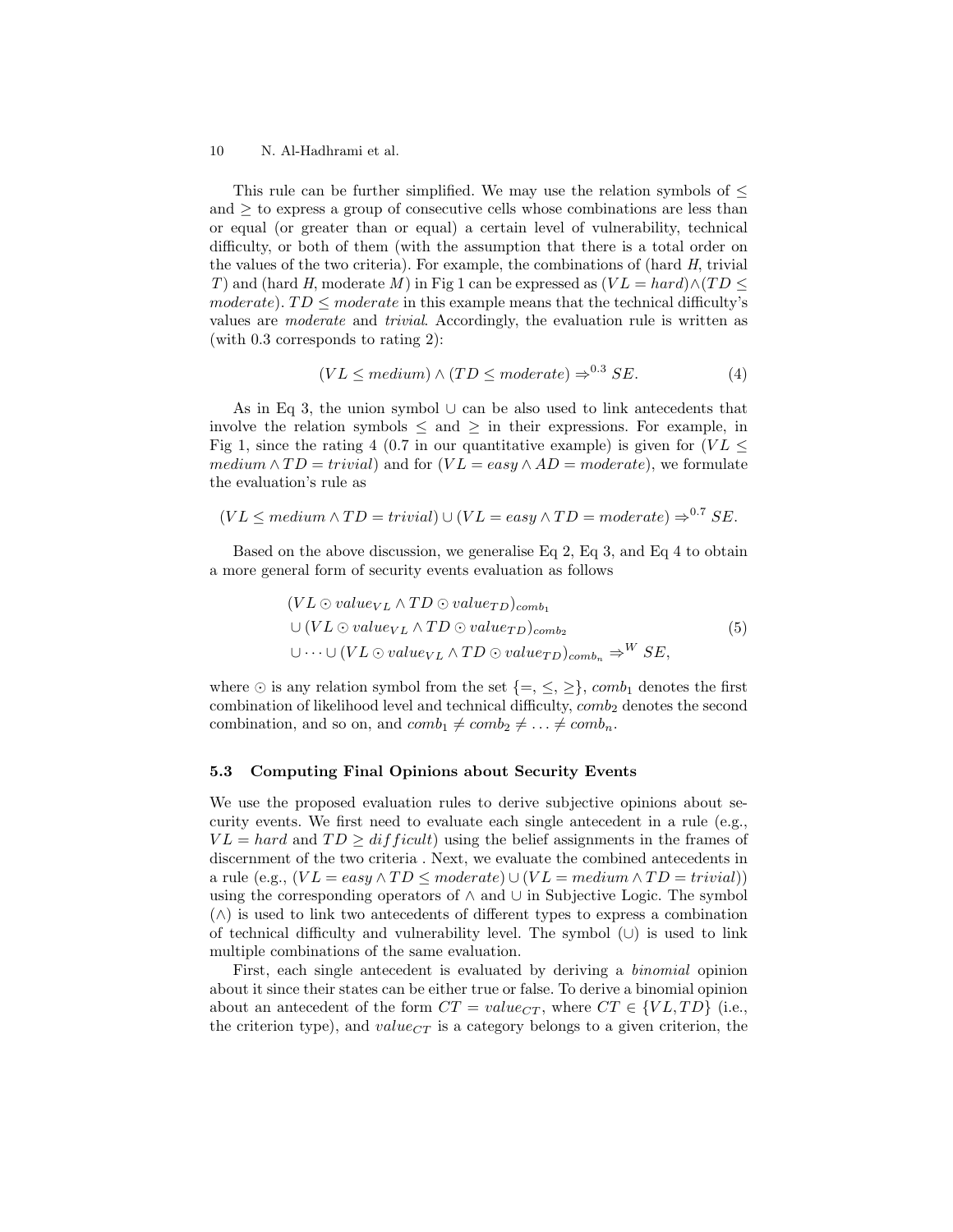| $b_e$                                               | $b_m$ | $b_h$ | $a_e$                            | $a_m$ | $a_h$ | $u_{VL}$                |  | $b_e$ $b_m$ | $b_h$                                    |              | $a_e \qquad a_m$ | $a_h$                                                      | $u_{VL}$ |
|-----------------------------------------------------|-------|-------|----------------------------------|-------|-------|-------------------------|--|-------------|------------------------------------------|--------------|------------------|------------------------------------------------------------|----------|
|                                                     |       |       | $0.5$ 0.2 0.1 0.33 0.33 0.33 0.3 |       |       |                         |  |             |                                          |              |                  | $0.5 \quad 0.2 \quad 0.1 \quad 0.33 \quad 0.33 \quad 0.33$ | 0.2      |
|                                                     |       |       |                                  |       |       |                         |  |             |                                          |              |                  |                                                            |          |
| $u_r = 0.2$<br>$b_x = 0.5$ $d_x = 0.3$ $a_x = 0.33$ |       |       |                                  |       |       | $d_v = 0.5$ $b_v = 0.3$ |  |             |                                          | $a_v = 0.66$ | $u_r = 0.2$      |                                                            |          |
| (a) $\omega_x =$ < 0.5, 0.3, 0.33, 0.2 >            |       |       |                                  |       |       |                         |  |             | (b) $\omega_Y =$ < 0.3, 0.5, 0.66, 0.2 > |              |                  |                                                            |          |
|                                                     |       |       |                                  |       |       |                         |  |             |                                          |              |                  |                                                            |          |

Fig. 4: Deriving binomial opinions about two antecedents (a)  $X : VL = easy$ , and (b)  $Y: VL \geq medium$ .

belief mass of the binomial opinion takes exactly the same belief mass associated to the category  $value_{CT}$  in the frame of discernment, and the disbelief mass of the binomial opinion is equal to the sum of all beliefs assigned to the other categories. The uncertainty of the subjective opinion takes the same uncertainty mass associated to the whole frame of discernment. Further, the base rate of the binomial opinion is exactly the same base rate associated to that category. Fig 4 shows an example beliefs and base rates assignments in a VL's frame of discernment. Suppose we want to derive a subjective opinion about  $VL = easy$ , this process is demonstrated in Fig 4 (a).

To derive a binomial opinion about an antecedent of the form  $CT\odot value_{CT}$ , where  $\odot \in \{\leq, \geq\}$ , the belief mass of the binomial subjective opinion is the sum of all beliefs assigned to the categories starting from  $value_{CT}$  and higher than this category in case of  $\odot = \{\geq\}$ , or the sum of all beliefs assigned to the categories starting from value<sub>CT</sub> and lower than this category in case of  $\odot = {\leq}$ . The disbelief mass of the binomial opinion takes the sum of all beliefs assigned to the remaining categories. The uncertainty of the binomial opinion takes exactly the same uncertainty mass associated to the whole frame of discernment. Further, the base rate of the binomial opinion is the sum of all base rates assigned to the categories starting from  $value_{CT}$  and higher than this category in case of  $\odot = {\geq}$ , or the sum of all base rates assigned to the categories starting from *value<sub>CT</sub>* and lower than this category in case of  $\odot = {\le}$ . Fig 4 (b) demonstrates the process of deriving a binomial opinion about  $VL \geq medium$ .

As a next step, we derive a binomial opinion about the antecedents. In Subjective Logic, the symbol ∧ corresponds to the multiplication (conjunction) operator, and the symbol ∪ corresponds to the addition operator. Following this, we derive a final opinion about a security event. This is achieved by multiplying the obtained subjective opinion about the antecedents with the rule's weight. Because of uncertainty about the two criteria values, different evaluations (i.e., different subjective opinions) are obtained for security events, and the number of evaluations is equal to the number of rules.

Let  $r_i$  be an evaluation rule, where  $1 \leq i \leq n$ , and n is the number of evaluation rules, and the rule's strength is denoted by  $W_{r_i}$ . Let also  $SE$  be a security event for evaluation. According to Eq 5 and the operators of conjunction  $\langle \cdot \rangle$  and addition  $(+)$ , the subjective opinion on the security event SE is computed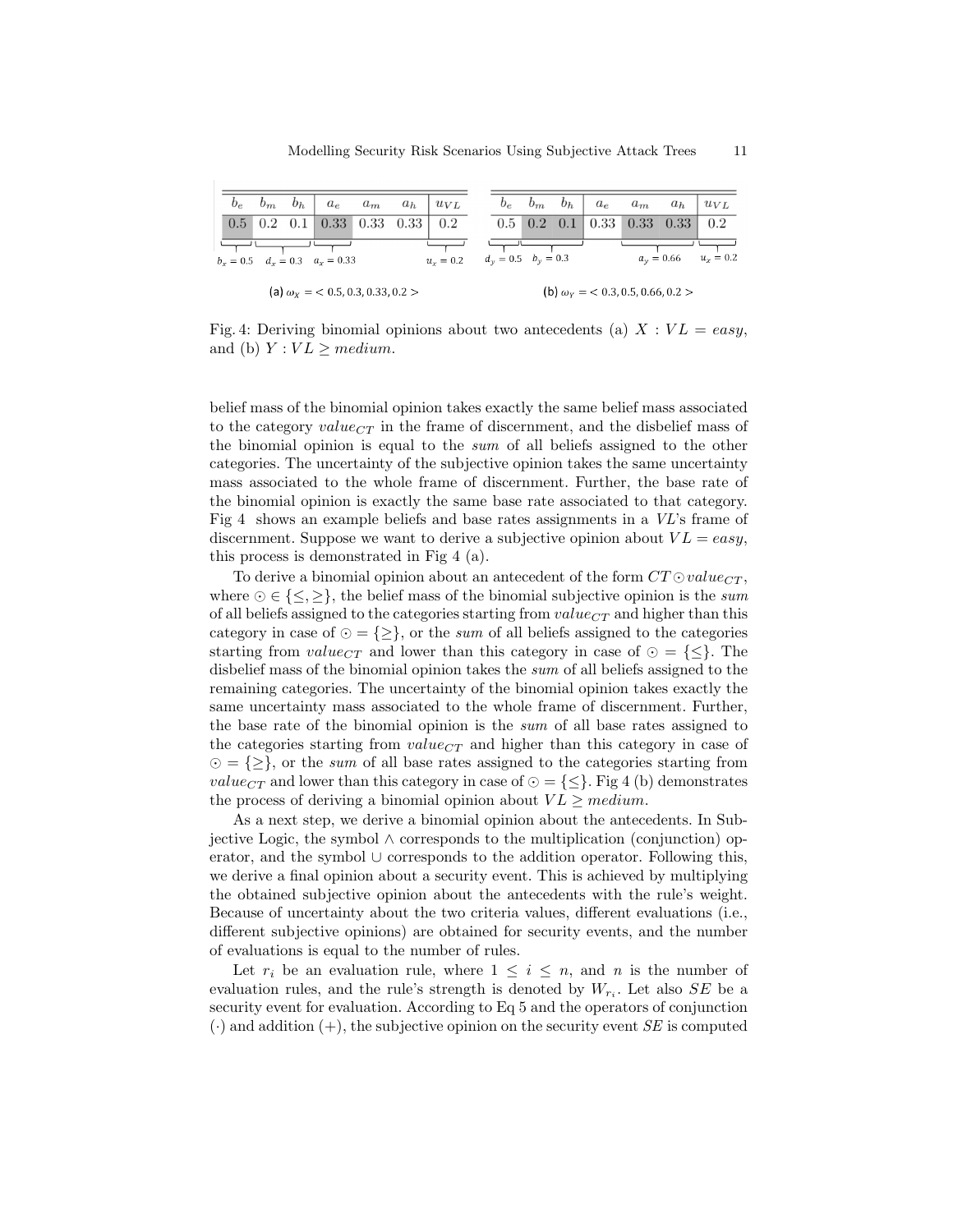

Fig. 5: The security actions and associated vulnerabilities (ovals) in Example 1.

from rule  $r_i$  as follows

$$
\omega_{SE_i} = ((\omega_{VL \odot value_{VL}} \cdot \omega_{TD \odot value_{TD}})_{comb_1} + (\omega_{VL \odot value_{VL}} \cdot \omega_{TD \odot value_{TD}})_{comb_2} + \cdots + (\omega_{VL \odot value_{VL}} \cdot \omega_{TD \odot value_{TD}})_{comb_n}).W_{r_i}.
$$
\n(6)

To perform multiplication of a subjective opinion (about the antecedents) with a single value (the rule weight), we multiply each of the belief mass and base rate of the subjective opinion with the rule weight while maintaining the same uncertainty degree. This process ensures that the projected probability of the resulting subjective opinion (about a security event) is the same as if we multiply the projected probability of the subjective opinion about the antecedents with the rule weight. Formally, assuming  $\omega_x = \langle b_x, d_x, u_x, a_x \rangle$  is the subjective opinion about antecedents in a rule of wight  $y (W = y)$ , then a subjective opinion about a security event SE is computed as  $\omega_x = \langle b_x \cdot y, d_x, u_x, a_x \cdot y \rangle$ .

Finally, because of different possible outcomes obtained for a security event, we choose only one outcome to represent an input parameter in a SAT. In this paper, we work under the most expected risk scenario, by choosing the outcome that represents the most expected likelihood for a security event. For this purpose, we use the projected probability function (see Eq 1), which provides an estimate for the ground truth value of a variable by capturing the most likely value in presence of base rates.

Example 1. Suppose that in order to disrupt a communication network, the attacker needs to perform any of the following security actions: installing a key logger, attacking the transport layer, or running a DoS attack, via exploiting some existing vulnerabilities as shown in Fig 5. Suppose also the evaluation of security events is expressed by the following three rules:

$$
r_1: (VL \le medium \land TD \le moderate) \Rightarrow ^{0.8} SE
$$
  

$$
r_2: (VL = easy \land TD \ge difficult) \cup (VL = hard \land TD \le moderate) \Rightarrow ^{0.5} SE
$$
  

$$
r_3: (VL \ge medium \land TD \ge difficult) \Rightarrow ^{0.2} SE
$$

Further, the beliefs assignments to each category in the frames of discernment of the level of each vulnerability and technical difficulty of each security event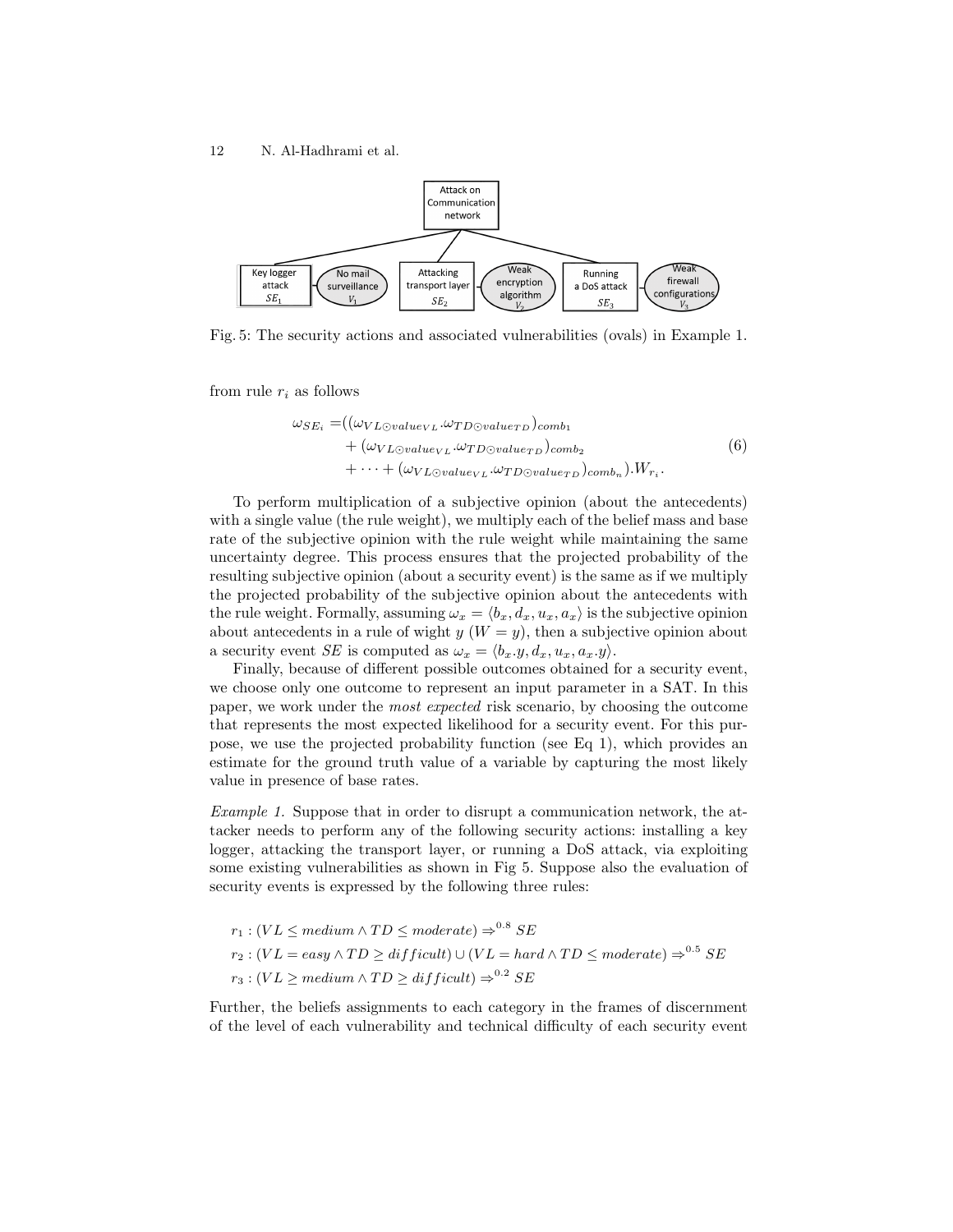is given in Table 2. By deriving binomial opinions about the antecedents of the three rules, and using Eq 6 to compute subjective opinions about the security events, we obtain three possible subjective opinions for each security event (see Table 3). Having computed the projected probability of these subjective opinions to obtain the most expected value of each security event, we conclude that  $\omega_{SE_1} = \langle 0.618, 0.252, 0.130, 0.264 \rangle$ ,  $\omega_{SE_2} = \langle 0.142, 0.569, 0.289, 0.660 \rangle$ , and  $\omega_{SE_3} = \langle 0.567, 0.287, 0.146, 0.264 \rangle$ , and these would represent input parameters in Fig 5.

Table 2: Beliefs assignments in the frames of discernment of (a) the level of each vulnerability and (b) technical difficulty of each attack in Example 1.

| $\lbrack a \rbrack$                      |  |  |                                                                                        |  | (b)                                 |  |       |  |                                 |  |
|------------------------------------------|--|--|----------------------------------------------------------------------------------------|--|-------------------------------------|--|-------|--|---------------------------------|--|
| Vulnerability $b_e$ $b_m$ $b_h$ $u_{VL}$ |  |  |                                                                                        |  | Event $b_t$                         |  | $b_m$ |  | $b_d \quad b_{vd} \quad u_{TD}$ |  |
| V1                                       |  |  | $\begin{array}{ c c c c c c c c } \hline 0.15 & 0.60 & 0.05 & 0.20 \hline \end{array}$ |  | $SE_1$   0.85 0.05 0.05 0.00   0.05 |  |       |  |                                 |  |
| $V_1$                                    |  |  | $0.00 \quad 0.15 \quad 0.70 \mid 0.15$                                                 |  | $SE_1$   0.00 0.00 0.65 0.05   0.30 |  |       |  |                                 |  |
| $V_2$                                    |  |  | $0.30 \quad 0.50 \quad 0.10 \mid 0.10$                                                 |  | $SE_2$   0.20 0.60 0.05 0.00   0.15 |  |       |  |                                 |  |
|                                          |  |  |                                                                                        |  |                                     |  |       |  |                                 |  |

Table 3: The possible subjective opinions about security events in Example 1.

| Security event  | Possible subjective opinions | Rule of derivation |
|-----------------|------------------------------|--------------------|
|                 | (0.618, 0.252, 0.130, 0.264) | $r_1$              |
| $SE_1$          | (0.047, 0.863, 0.090, 0.165) | $r_2$              |
|                 | (0.009, 0.952, 0.039, 0.660) | $r_3$              |
|                 | (0.009, 0.912, 0.079, 0.264) | $r_1$              |
| SE <sub>2</sub> | (0.053, 0.797, 0.150, 0.165) | $r_2$              |
|                 | (0.142, 0.569, 0.289, 0.660) | $r_3$              |
|                 | (0.567, 0.287, 0.146, 0.264) | $r_1$              |
| SE <sub>3</sub> | (0.068, 0.865, 0.067, 0.165) | r <sub>2</sub>     |
|                 | (0.011, 0.904, 0.085, 0.660) | $r_3$              |

# 6 Propagation of Subjective Opinions in SATs

So far, we have discussed the model of SAT and how to derive subjective opinions about security events as input parameters in the model. In this section, we discuss how these subjective opinions are propagated (through the gates of AND and OR) such that a subjective opinion on the root node can be then obtained.

Subjective opinions are propagated through AND gate using the conjunction operator. Let  $Z$  be an AND node in a SAT, with  $X$  and  $Y$  are its children. Let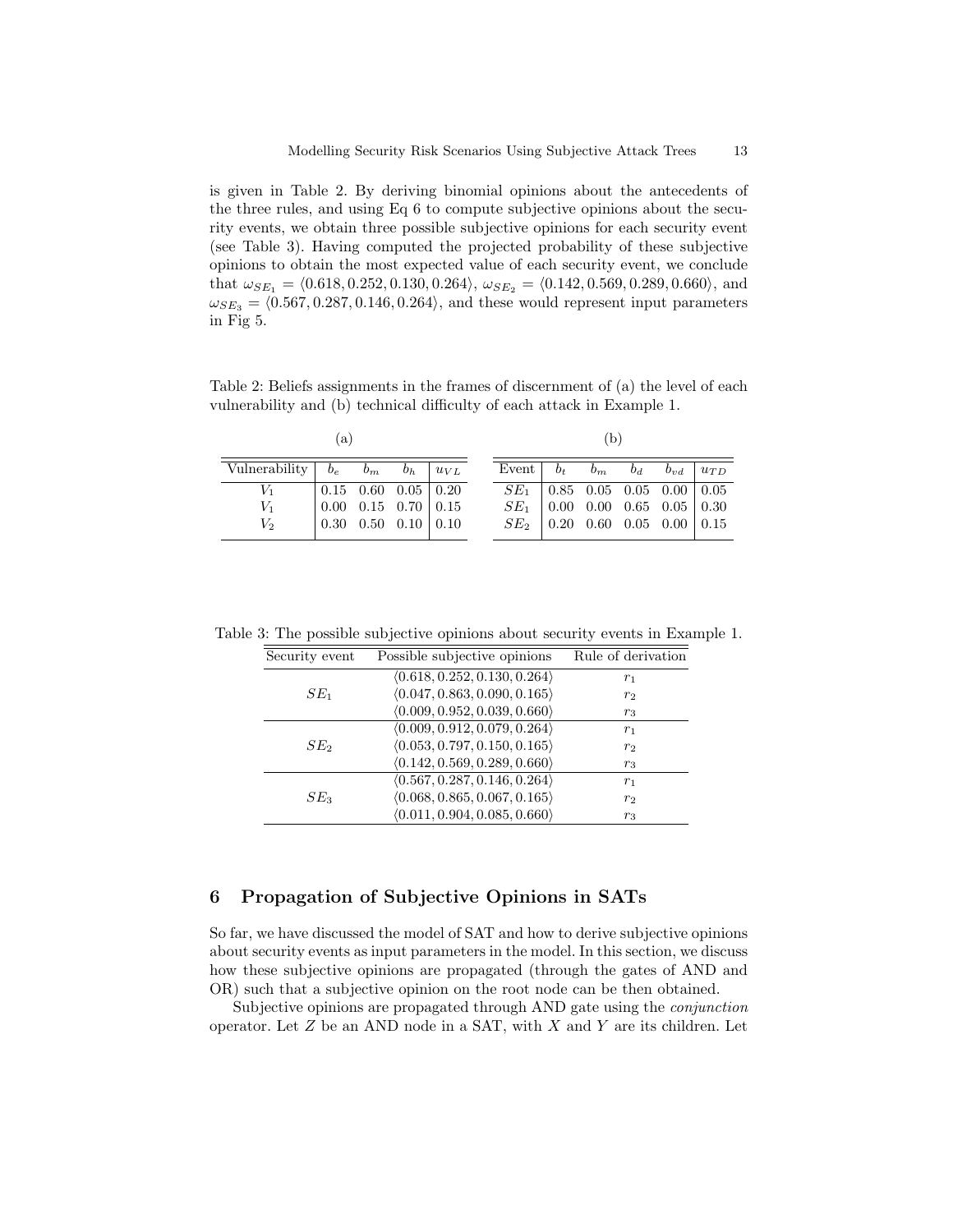also  $\omega_X = \langle b_x, d_x, u_x, a_x \rangle$  and  $\omega_y = \langle b_y, d_y, u_y, a_y \rangle$  be the subjective opinions on X and Y, respectively. The subjective opinion on Z,  $\omega_Z$ , is computed as  $\omega_Z = \omega_x \cdot \omega_y$ . Fig 6 (a) shows an example computation of a subjective opinion on event Z via AND gate.

Subjective opinions are propagated through OR gate using the disjunction operator. Let  $Z$  be an OR node in a SAT, with  $X$  and  $Y$  are its children. Let also  $\omega_X = \langle b_x, d_x, u_x, a_x \rangle$  and  $\omega_y = \langle b_y, d_y, u_y, a_y \rangle$  be the subjective opinions on X and Y, respectively. The subjective opinion on  $Z, \omega_Z$ , is computed as  $\omega_Z = \omega_x \sqcup \omega_y$ . Fig 6 (b) shows an example computation of a subjective opinion on event Z via OR gate.

The operators of conjunction and disjunction on subjective opinions proved to be commutative and associative [9], and therefore the order of nodes (both AND and OR nodes) in an AT is not important.



Fig. 6: Computing an opinion on event Z via (a) AND gate, and (b) OR gate.

# 7 Experimental Evaluation

We conduct an experimental evaluation to compare our approach with traditional probabilistic ATs, using the Stuxnet attack tree [1] as an illustrative example. To make the example simple, we consider only the operation of selfinstallation as demonstrated in Fig 7. Also, we omit the modelling of the vulnerability information about the security events, assuming their evaluations are obtained according to the two criteria and methodology we proposed in this paper, since the main goal of the section is to demonstrate why uncertainty should be taken into account when conducting risk analysis using models such as ATs.

We conduct three experiments, in each of which, we work with a different set of probabilities to compute the likelihood of the attack. We then start producing uncertainty about these probabilities. Uncertainty about a probability distribution is produced such that it affects a support to its belief mass only, a support to its disbelief mass only, or a support to both its belief and disbelief masses.

For a better study of the impact of uncertainty about the probabilities on the outcomes, we produce different degrees of uncertainty at each time of evaluation. We choose that, at each time, uncertainty about the probabilities is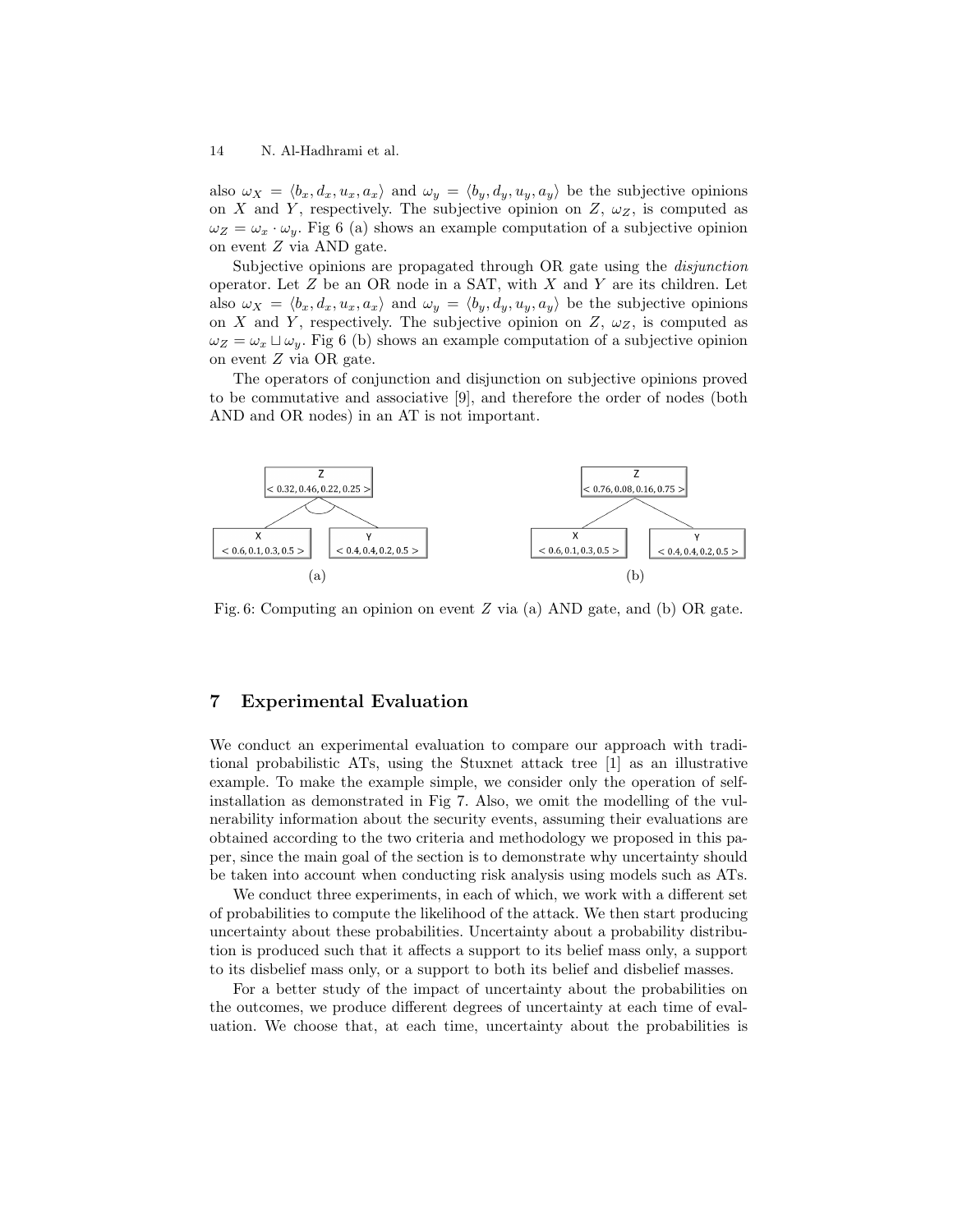

Fig. 7: Attack tree of "Stuxnet self-installation".

increased by at most %25, and for one time we consider the situation of complete uncertainty about the security events' probabilities. Here, we consider the following uncertainty categories: (1)  $u_X \in [0.01, 0.25]$ , (2)  $u_X \in [0.26, 0.50]$ , (3)  $u_X \in [0.51, 0.75],$  (4)  $u_X \in [0.76, 1.0],$  and (5)  $u_X = 1.0$ , where X is any security event in the given AT. Due to space limitation in this paper, we show only the set of probabilities and subjective opinions used in Experiment 1 (see Table 4). The set of probabilities used in the other two experiments are as follows: 0.3, 0.8, 0.6, 0.7, and 0.5 (for experiment 2), and 0.6, 0.9, 0.6, 0.1, and 0.1 (for experiment 3) for the security events  $SE_1$ ,  $SE_2$ ,  $SE_3$ ,  $SE_4$ , and  $SE_5$  in order. Uncertainty about these probabilities is produced in the same way as in Experiment 1.

Table 4: Probabilities and subjective opinions used in Experiment 1.

| Uncertainty | SE <sub>1</sub> | SE <sub>2</sub>                                                                                                                                                                                       | SE <sub>2</sub> | $SE_4$ | $SE_{5}$ |
|-------------|-----------------|-------------------------------------------------------------------------------------------------------------------------------------------------------------------------------------------------------|-----------------|--------|----------|
| $u_r=0$     | 0.7             | 0.86                                                                                                                                                                                                  | 0.6             | 0.8    | 0.9      |
|             |                 | $u_x \in [0.01, 0.25]$ $\langle 0.60, 0.25, 0.15 \rangle$ $\langle 0.65, 0.10, 0.25 \rangle$ $\langle 0.40, 0.40, 0.20 \rangle$ $\langle 0.65, 0.25, 0.10 \rangle$ $\langle 0.70, 0.08, 0.22 \rangle$ |                 |        |          |
|             |                 | $u_x \in [0.26, 0.50]$ $(0.50, 0.20, 0.30)$ $(0.55, 0.10, 0.35)$ $(0.30, 0.25, 0.45)$ $(0.30, 0.20, 0.50)$ $(0.60, 0.00, 0.40)$                                                                       |                 |        |          |
|             |                 | $u_x \in [0.51, 0.75]$ $\langle 0.25, 0.05, 0.70 \rangle$ $\langle 0.35, 0.10, 0.55 \rangle$ $\langle 0.17, 0.20, 0.63 \rangle$ $\langle 0.15, 0.10, 0.75 \rangle$ $\langle 0.34, 0.00, 0.66 \rangle$ |                 |        |          |
|             |                 | $u_x \in [0.76, 1.00] \ (0.20, 0.00, 0.80) \ (0.10, 0.05, 0.85) \ (0.00, 0.00, 0.10) \ (0.05, 0.00, 0.95) \ (0.01, 0.00, 0.99)$                                                                       |                 |        |          |
| $u_x=1$     |                 | $(0.00, 0.00, 0.10)$ $(0.00, 0.00, 0.10)$ $(0.00, 0.00, 0.10)$ $(0.00, 0.00, 0.10)$ $(0.00, 0.00, 0.10)$                                                                                              |                 |        |          |

In addition to the given AT structure of self-installation, we repeat the same above experiments for a modified structure in which AND gates are replaced with OR gates, and vice versa, the OR gates are replaced with AND gates (although this doesn't offer a real representation of the self-installation scenario, but we do so for demonstration purposes only, and therefore should not be taken as a real representation of the attack). We do swap between the gates in order to also study the outcomes in case that the target node of evaluation is of type OR.

Using the prorogation method of probabilities (discussed in literature) and propagation method of subjective opinions (discussed in this paper), we obtained probabilities for the self-installation attack and subjective opinions on it. To com-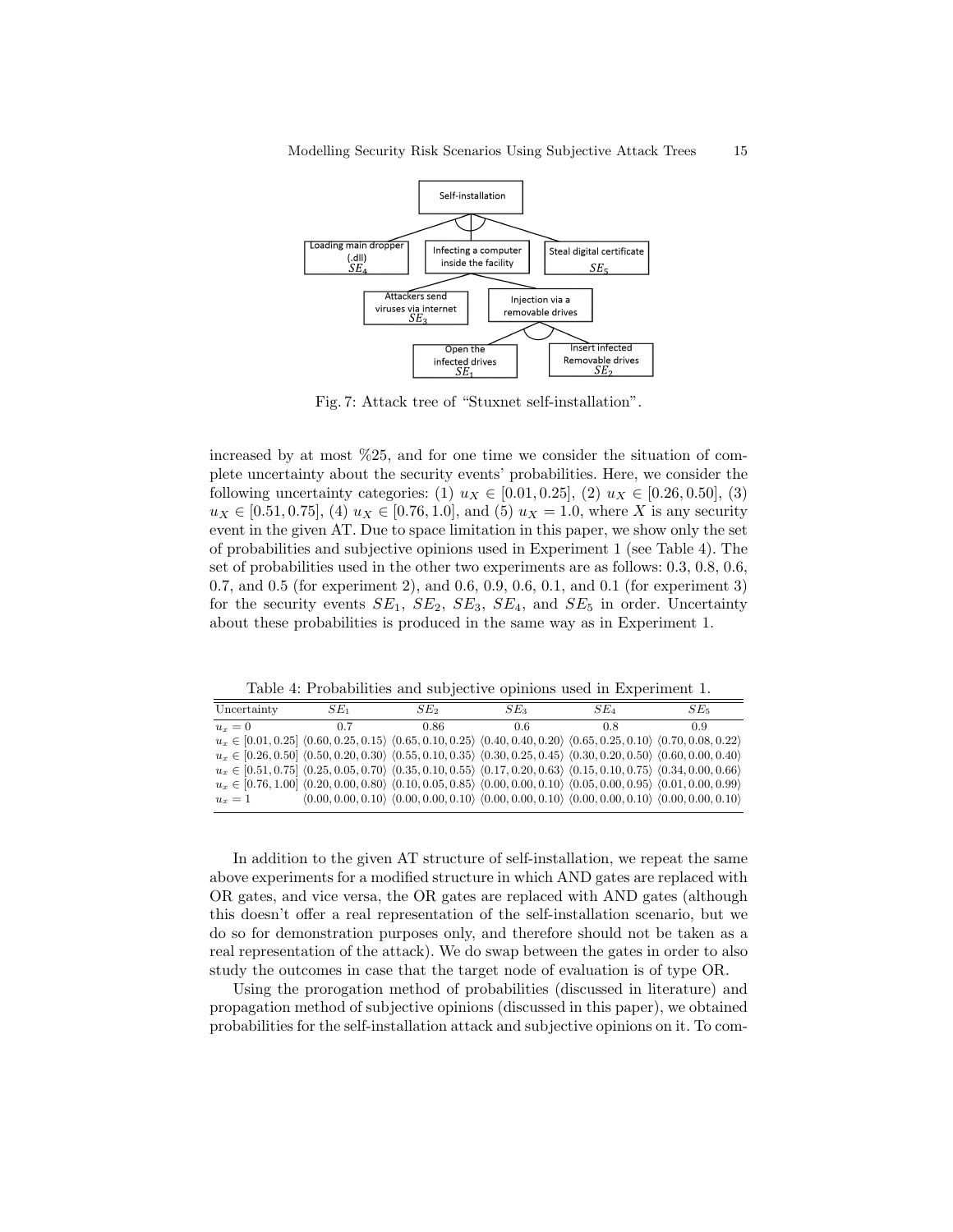

Fig. 8: Likelihood of self-installation attack in the three experiments using AT (denoted by uncertainty category with label 0), and SAT models (denoted by uncertainty categories with labels 1 to 5 as defined in text).

pare the outcomes (likelihoods) from using both approaches, we assumed here the most expected scenarios when dealing with subjective opinions by computing their projected probabilities. Fig 8 shows the likelihoods of self-installation attack in each experiment when there is no uncertainty about the probabilities (AT model) and when there is uncertainty about them (SAT model) based on the five defined uncertainty categories (numbered from 1 to 5), and with different gate type of the root node.

In Experiment 1, and in case of AND gate of the root node, the likelihood of self-installation attack decreases as uncertainty about the probabilities increases, and the decrease is to somewhat sharp in case of total uncertainty about the probabilities, resulting in a reduction from 0.605 to 0.15625 (i.e., the difference in probability is approximately 0.448). Unlike the case of AND gate, the projected probabilities of the subjective opinions given that the root node is of type OR decease very slightly as uncertainty increases, and the difference in the probability when there is no uncertainty and when there is total uncertainty about the probabilities is only 0.147. Here, the effect of uncertainty about probabilities in this particular case is very small. Graph (a) of Fig 8 demonstrates that taking uncertainty about the probabilities into account when the root node is of type AND leads to very different results than in case of OR gate.

In Experiment 2, whether the root node is of type AND or OR, the results are not considerably different in case of AT or SAT model. The maximum difference in probability using both structures when there is no uncertainty about the probabilities and when working with total uncertainty about them is only 0.084.

In Experiment 3, both structures result in an increase in the likelihood of the attack as uncertainty increases. However, the increase is very high in case of OR gate, nearly 0.42 as probability difference when using the probabilistic approach and when  $u_X = 1.0$ , while it is slight in case of AND gate (only 0.159). The analysis here is opposite to the one in Experiment 1, where both gates lead to a decrease in the likelihood and such a decrease is sharper in case of AND gate than of OR gate.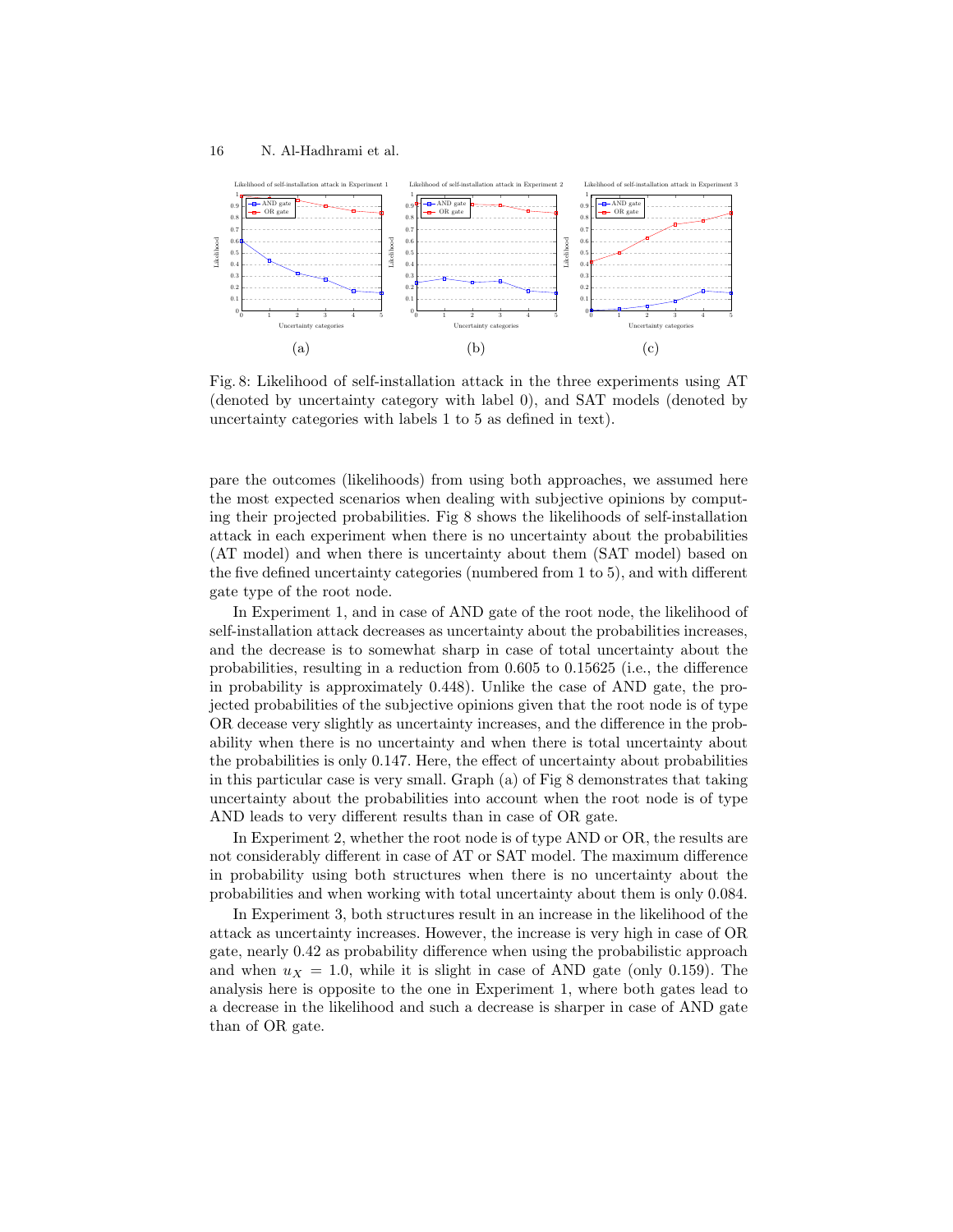Importantly, there are cases such that in the AT approach, the decision is to not protect the system, while it is the reverse in the SAT model. As an example with OR structure in Experiment 3, the security manager would only consider a protection mechanism against the attack if the probability is greater than 0.5. This example, in particular, and the results from Experiment 1, in general, clearly demonstrate the importance of modelling uncertainty about probabilities when conducting security risk analysis — *doing so can lead to completely* different security decisions being made.

# 8 Conclusions and Future Work

We developed a new model of attack trees, called a subjective attack tree, that takes second-order uncertainty about input parameters into account, via subjective opinions. We proposed an approach to derive subjective opinions security events based on two criteria, a vulnerability level and technical difficulty of an attack. Our approach involved development of evaluation rules using subjective logic. Propagation of subjective opinions has been also discussed. Finally, we evaluated our approach against traditional ATs, showing that SATs lead to different outcomes in contrast to ATs, leading to different decisions being made.

As future work, we will consider other criteria to evaluate likelihoods of security events, such as connectivity of systems, technology and communication protocols used, users' behaviour, etc. Further, the current work has presented the foundation of SATs with only one input parameter, i.e., likelihood. For effective risk and decision analysis, we will need to extend the model by incorporating countermeasures, allowing for additional parameters to be included, such as cost of attack, cost of countermeasure, impact, and so on. We will discuss the impact of uncertainty in selecting the optimal set of countermeasures, comparing the results with existing approaches, e.g., [6, 11, 18, 20].

## References

- 1. Abdo, H.: Dealing with uncertainty in risk analysis: combining safety and security. Ph.D. thesis (2017)
- 2. Buldas, A., Gadyatskaya, O., Lenin, A., Mauw, S., Trujillo-Rasua, R.: Attribute evaluation on attack trees with incomplete information. Computers & Security 88, 101630 (2020)
- 3. Buldas, A., Laud, P., Priisalu, J., Saarepera, M., Willemson, J.: Rational choice of security measures via multi-parameter attack trees. In: International Workshop on Critical Information Infrastructures Security. pp. 235–248. Springer (2006)
- 4. Buoni, A., Fedrizzi, M., Mezei, J.: A delphi-based approach to fraud detection using attack trees and fuzzy numbers. In: Proceeding of the IASK International Conferences. pp. 21–28 (2010)
- 5. Edge, K., Raines, R., Grimaila, M., Baldwin, R., Bennington, R., Reuter, C.: The use of attack and protection trees to analyze security for an online banking system. In: 2007 40th Annual Hawaii International Conference on System Sciences (HICSS'07). pp. 144b–144b. IEEE (2007)